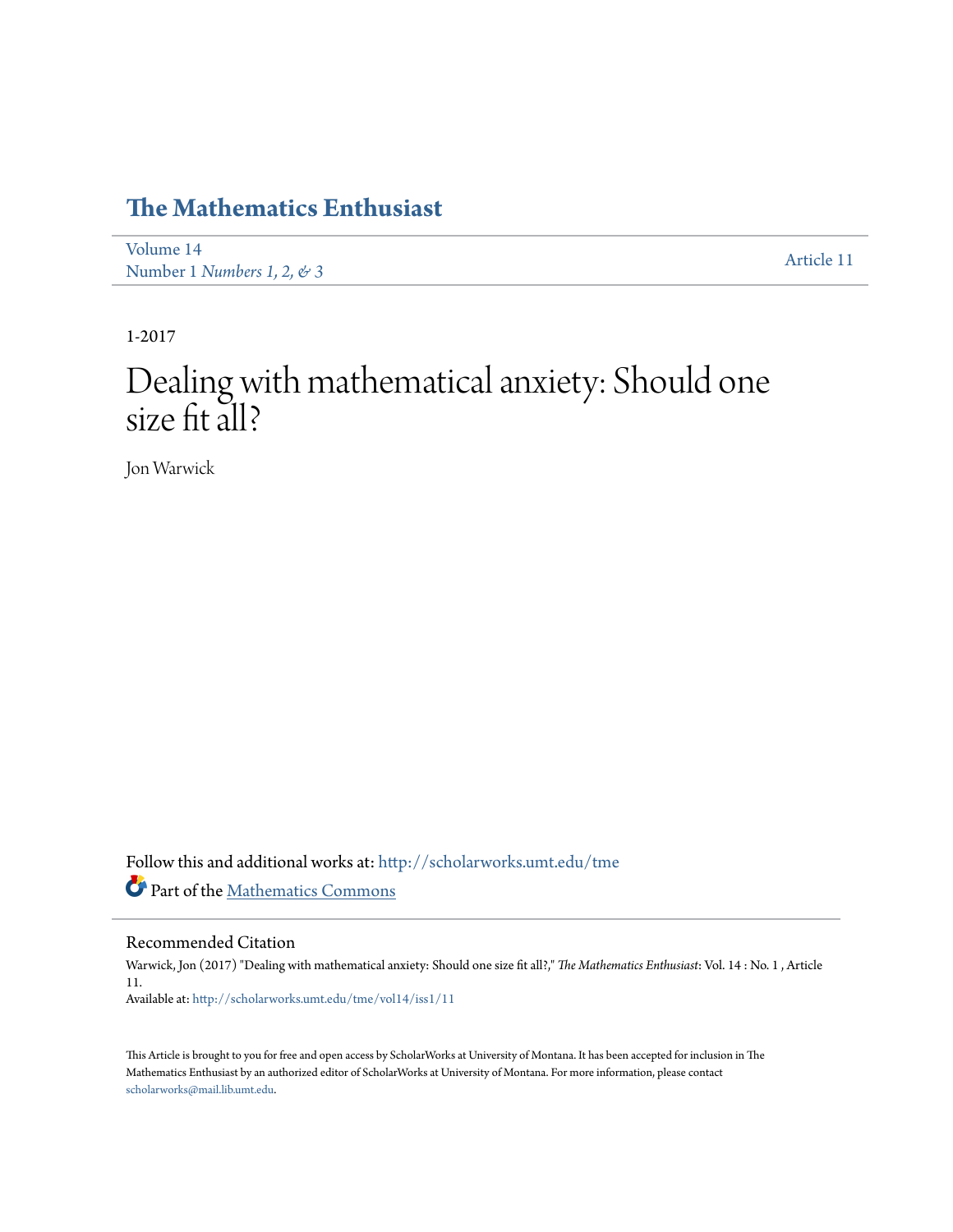### **Dealing with mathematical anxiety: Should one size fit all?**

Jon Warwick $1$ School of Business London South Bank University, UK

**Abstract:** Many students who have to study mathematics as an enabling subject within higher education experience mathematical anxiety to a greater or lesser extent. This affliction can impact student learning and achievement in mathematics and so a number of strategies have been suggested for alleviating mathematical anxiety or at least moderating its effects. This paper reports on a comparison of the mathematical anxiety experienced by two groups of students each studying a different subject discipline. The results indicate that the groups have quite different levels of anxiety and the differing contributing factors between the groups suggest that approaches to remediation need to be tailored to reflect these factors.

*Keywords:* Mathematical anxiety, mathematics teaching, student engagement

#### **Introduction**

For many years educators have recognised the important role that core mathematical skills play in helping people make sense of an information-rich society. Yet a number of issues have arisen with the teaching of these mathematical skills and particularly with a perceived lack of engagement among some students with mathematics teaching. One of the issues identified within the last 20 years is that of mathematical anxiety (Brian, 2012). As Furner and Gonzalez-DeHass (2011) state: 'Math anxiety is a real issue that can impact a young person's goals, many career related decisions they may make in life, and their overall future.' (p.226) and over the last ten years or so there has been considerable interest among both researchers and teaching practitioners in finding ways to encourage student engagement with mathematics learning (Bai et al., 2012; Finn & Zimmer, 2012; Kahu, 2013; Watkins & Mazur, 2013). This interest has focussed on curriculum design and the content of mathematics syllabi and on some of the 'softer' aspects of engagement including mathematical self-efficacy and mathematical anxiety (McMullan et al., 2012; Warwick & Howard, 2014). Poor self-efficacy beliefs and high mathematical anxiety can be experienced by students at all educational levels but in this paper we focus on the UK higher education (HE) system and the mathematical anxiety that is present among students just commencing their course of study, as few researchers have focussed on the HE context (Núñez-Peña et al., 2013).

<span id="page-1-0"></span> $1$ warwick@lsbu.ac.uk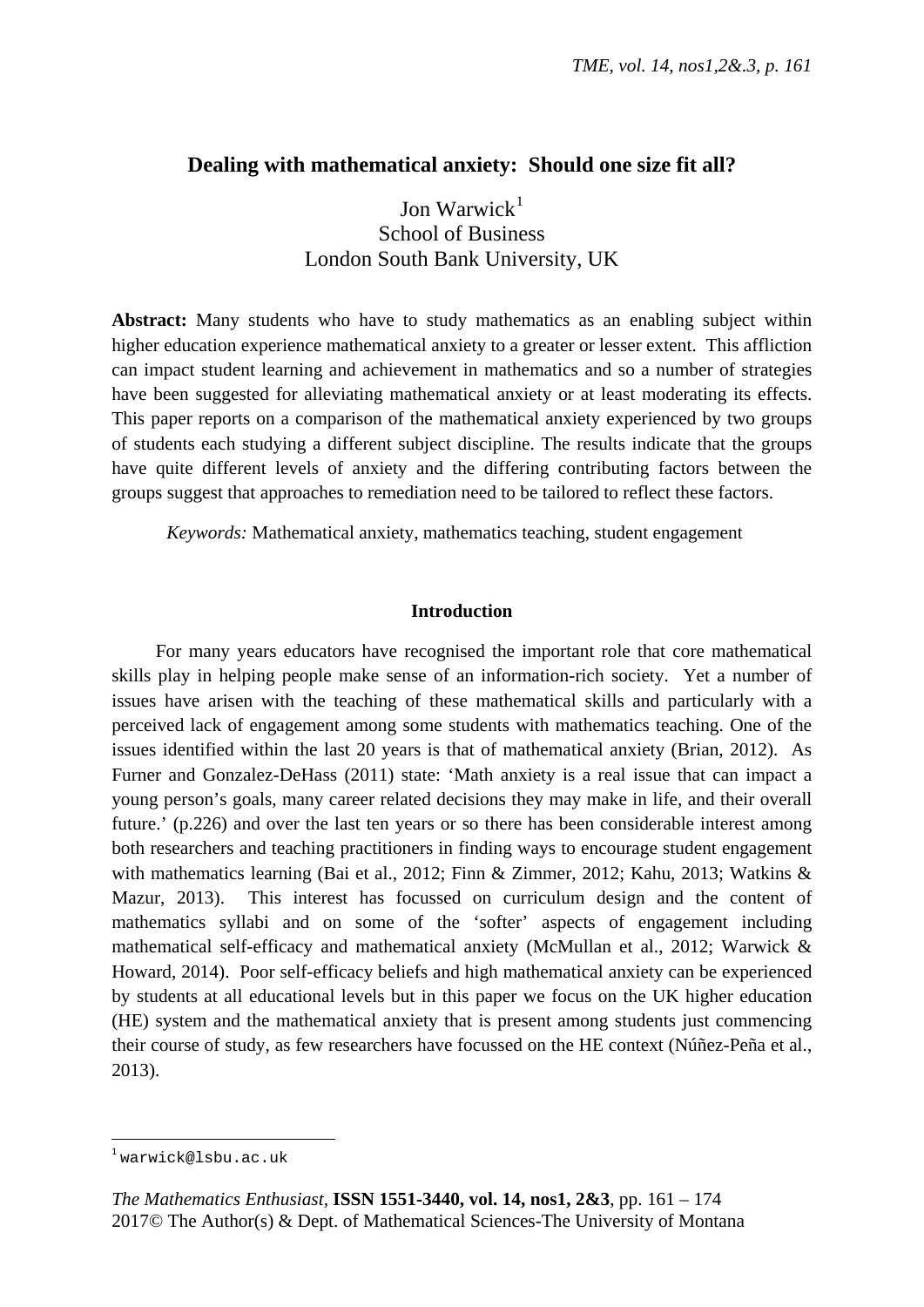Mathematical anxiety is known to be an inhibitor of student engagement with, and performance in, mathematics (Furner & Gonzalez-DeHass, 2011). Being able to identify individual students with high levels of anxiety is the first problem to be faced and fortunately there are questionnaire instruments that have been devised which give reliable indications in this respect (Richardson & Suinn, 1972). The somewhat less tractable problem though is how we devise learning, teaching and assessment strategies which are effective in reducing the anxiety levels of students and hence lower at least one of the barriers to a student's engagement with mathematics. The problem is particularly acute for students who are not studying mathematics as their primary subject, but find that they need to develop some more advanced mathematical skills in order to support their primary subject of study (see for example McMullan et al. (2012)).

Unfortunately, much of the current research relating to the alleviation of mathematical anxiety has not necessarily differentiated between the subject specialism of the students who have to study mathematics as part of their curriculum. This is quite understandable since, for efficiency reasons, supporting mathematics modules are often run with a broad mix of students (perhaps as part of a common first year of study) and subject contextualisation is expected to take place in separated seminars or outside the mathematics classroom. So, for example, a quantitative skills module may incorporate business, marketing, accounting and HR students who all require these specific skills. However, it may be the case that students from different parent courses have differing levels of mathematical anxiety and that the generators of anxiety may not be the same for different subject groups. This has yet to be explored in any great depth within the UK HE sector.

This paper presents the results of a small exploratory study of mathematical anxiety among new undergraduate students at a UK university. The study had two primary aims. The first was to test whether there was a significant difference between the levels of mathematical anxiety felt by two groups of students studying quite different sub-degree level courses. Such students often have weaker prior qualifications and experiences (which rule them out of immediate entry to undergraduate degree programmes) and so can have quite marked issues with mathematical anxiety. The second was to explore whether there are differences between the causes of mathematical anxiety between the two groups. The paper then draws some tentative conclusions about the alleviation of mathematical anxiety in the light of the empirical findings.

#### **Mathematical Anxiety**

Mathematical anxiety has been subject to quite extensive research over the last 20 years particularly in relation to gender differences and the development of mathematical anxiety through schooling. The need to better understand the causes and alleviation of mathematical anxiety is primarily related to our increasingly information rich society and the need for all people to be able to handle, manipulate and make decisions based on (often quantitative) information. If sections of society develop anxieties over mathematics then this excludes such people from certain professions, academic courses and careers. Indeed, as described by Rubinsten, Bialik, and Solar (2012) '… it has been suggested that, as our society becomes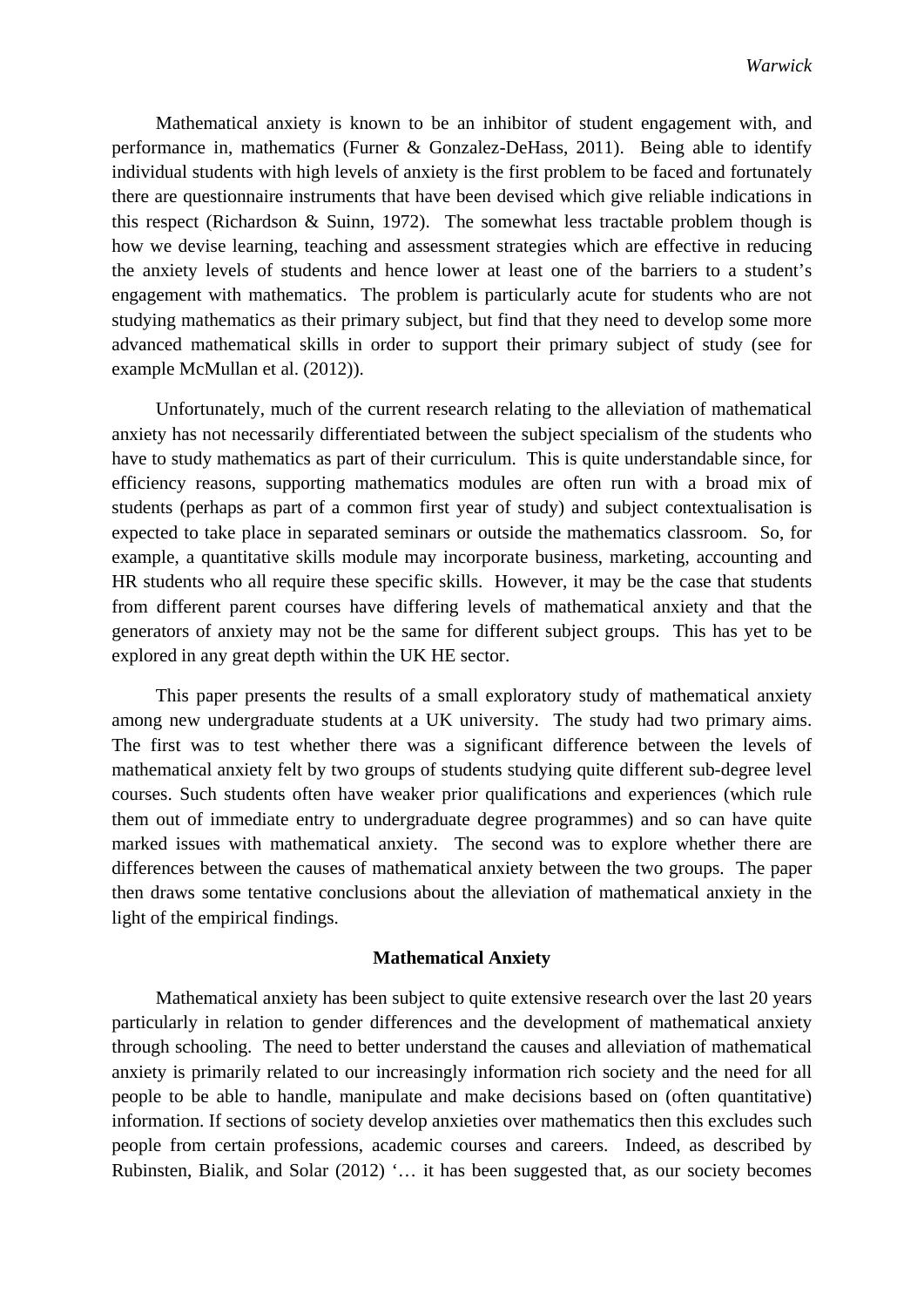increasingly dependent on numbers and math, failure to acquire numerical skills may come to act as a "critical filter," limiting occupational success …' (p. 2). In fact, Mathematical anxiety has been shown to be a contributing factor in choices of course and career (Singer & Stake, 1986; Chipman, Krantz & Silver; 1992) and the under-representation of women in some careers related to science, technology and engineering has been linked to mathematical anxiety (Shapiro & Williams, 2012). Interestingly, the research on gender differences in mathematical anxiety is somewhat inconclusive with many studies showing increased levels of anxiety among females while others show no such difference (Rubinsten, Bialik, & Solar, 2012). Furthermore, while it was for some time assumed that the onset of mathematical anxiety was associated with the study of higher level mathematical techniques such as calculus, more recent studies have shown that mathematical anxiety can have its origins in the very early schooling of children and perhaps as early as first grade (Maloney & Beilock, 2012). Thus, by the time students are ready to enter the HE sector, it is quite possible that feelings of mathematical anxiety are already well established in some students. To date, however, there has been somewhat less research conducted on the effects and treatment of mathematical anxiety exhibited by these students.

There are a number of reasons why students entering HE exhibit signs of anxiety when they realise that they will be studying mathematics as part of their undergraduate curriculum (Jansen et al., 2013; Maloney et al., 2013; Taylor & Fraser, 2013). These include:

- a) Poor learning experiences in their previous education either stemming from poor teaching or from disappointing assessment results;
- b) The length of time that a student has been out of education. It is not unusual for students to return to HE after many years of work having decided to formalise their work-based learning through a formal qualification. Inevitably such students will not have practiced a number of mathematical skills for many years;
- c) Not seeing the relevance of mathematics to their main subject of study. HE institutions will often title mathematics modules in such a way as to emphasise the links to the primary subject of the course but even so students sometimes just can't see why they should be learning more mathematics;
- d) Finding mathematics uninteresting;
- e) Believing that they are just not good at mathematics and never will be often despite evidence to the contrary.

When one adds to this list the possibility of students being embarrassed in front of their peers due to actual or perceived mathematical deficiencies it is unsurprising that negative attitudes towards mathematics become apparent. Indeed for some it is regarded as a badge of honour to be the sort of person who just does not 'get' mathematics!

Negative attitudes can, of course, take many forms from a simple dislike of mathematics to a dread and fear of undertaking any mathematical task and in this latter case the fear (or anxiety) can be so severe as to impact on assessment performance or even influence students' choices of degree or career (Chipman, Krantz & Silver; 1992). It is clear that mathematical anxiety affects the achievement of mathematical outcomes with a number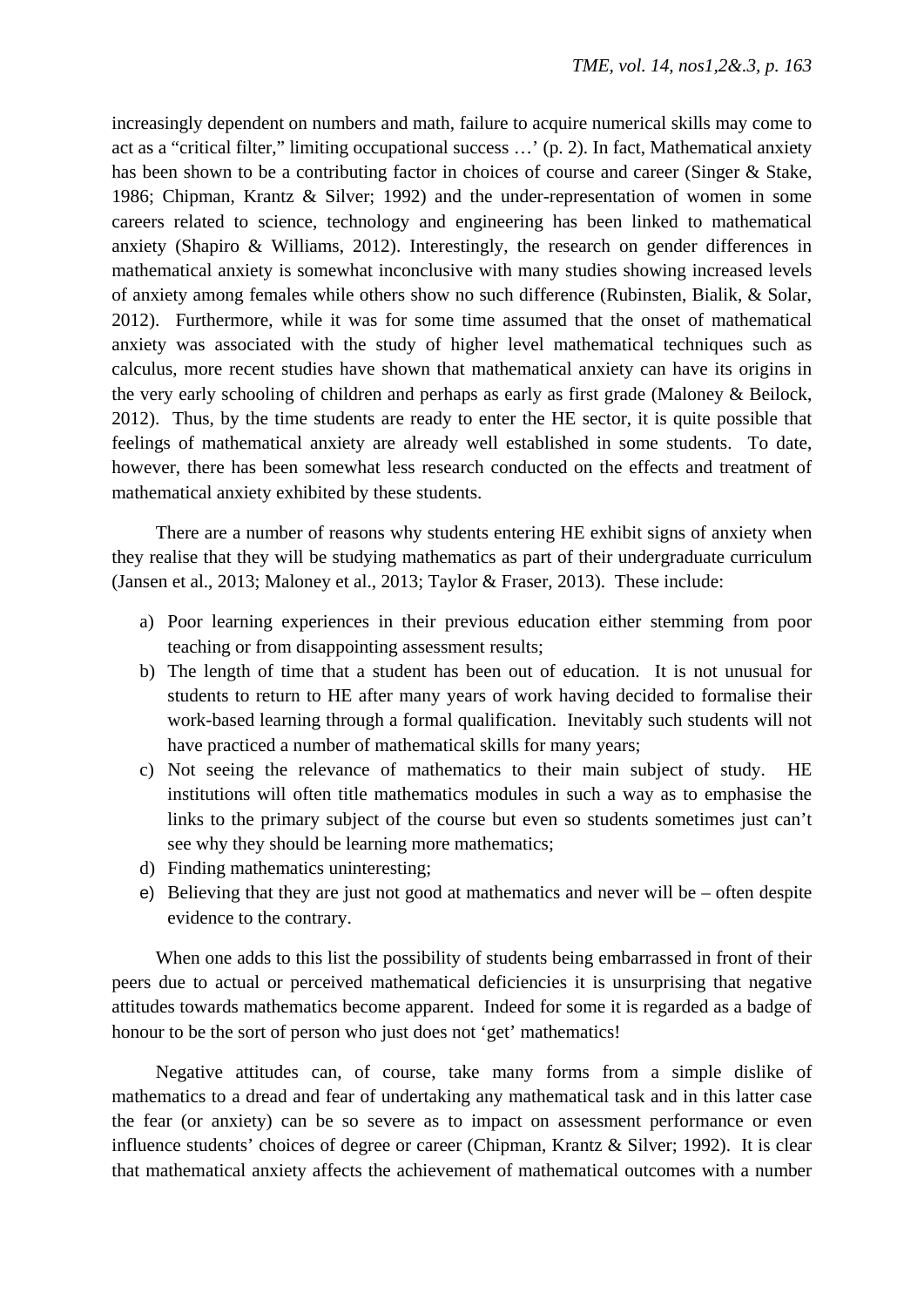of researchers demonstrating the correlation between anxiety and summative assessment results (Núñez-Peñ et al., 2013). Researchers have also explored the mechanisms through which anxiety impacts on mathematical performance and such explanations have included both educational causes and physiological explanations involving the effects of anxiety on available working memory and brain function (Lyons & Beilock, 2012; Maloney & Beilock, 2012).

In severe cases the anxiety can result in avoidance behaviour by the student so that classes are missed, assessments not attempted and sometimes module failure ensues. This makes it important that we find ways to determine the levels of anxiety felt by students and to this end research instruments have been devised. Probably the best known is the Mathematics Anxiety Rating Scale (MARS) (Richardson & Suinn, 1972). The MARS questionnaire consisted of 96 questions designed to assess anxiety related to two areas: learning mathematics and mathematics evaluation. Further work by Plake and Parker (1982) produced a simpler Revised Mathematics Anxiety Rating Scale (RMARS). This consisted of a reduced set of 24 statements each describing a mathematical activity and respondents are asked to rate themselves on a Likert scale ranging from 'not at all anxious' to 'extremely anxious' for each of the 24 situations described. The RMARS questionnaire is relatively easy to administer and for students to complete.

The treatment of mathematical anxiety has also been quite well researched at a number of different educational levels although less work has been undertaken at HE level. An interesting literature review by Iossi (2007) focussing on post-secondary students identifies a number of suggested strategies for reducing mathematical anxiety and these are categorised as: curricular strategies (such as retesting, self-paced learning, mathematical anxiety courses etc); instructional strategies (such as improved communication and feedback, self-regulation, manipulatives etc.); and non-instructional strategies (such relaxation therapies or psychological treatment). Some researchers have developed approaches that extend across these boundaries. For example, Park, Ramirez and Beilock (2014) report positive results from asking students to write about their feelings before undertaking mathematics tasks. Their findings indicated that the practical exercise of expressive writing about mathematics can reduce the impacts of anxiety on brain function and subsequently improve the mathematical performance of highly anxious students.

Other suggestions for reducing anxiety have included flipping the classroom (Wilson, 2013), improving the student's perception in relation to confidence, anxiety and the value of mathematics (Wismath & Worrall, 2015), and helping students and trainee teachers to develop coping strategies (Finlayson, 2014). We shall return to the treatment of mathematical anxiety in the next section.

#### **Methodology**

In order to measure the level of mathematical anxiety exhibited by students a version of the RMARS questionnaire was used. As stated above, the questionnaire consists of a set of 24 statements each describing a situation in which some aspect of mathematics is present.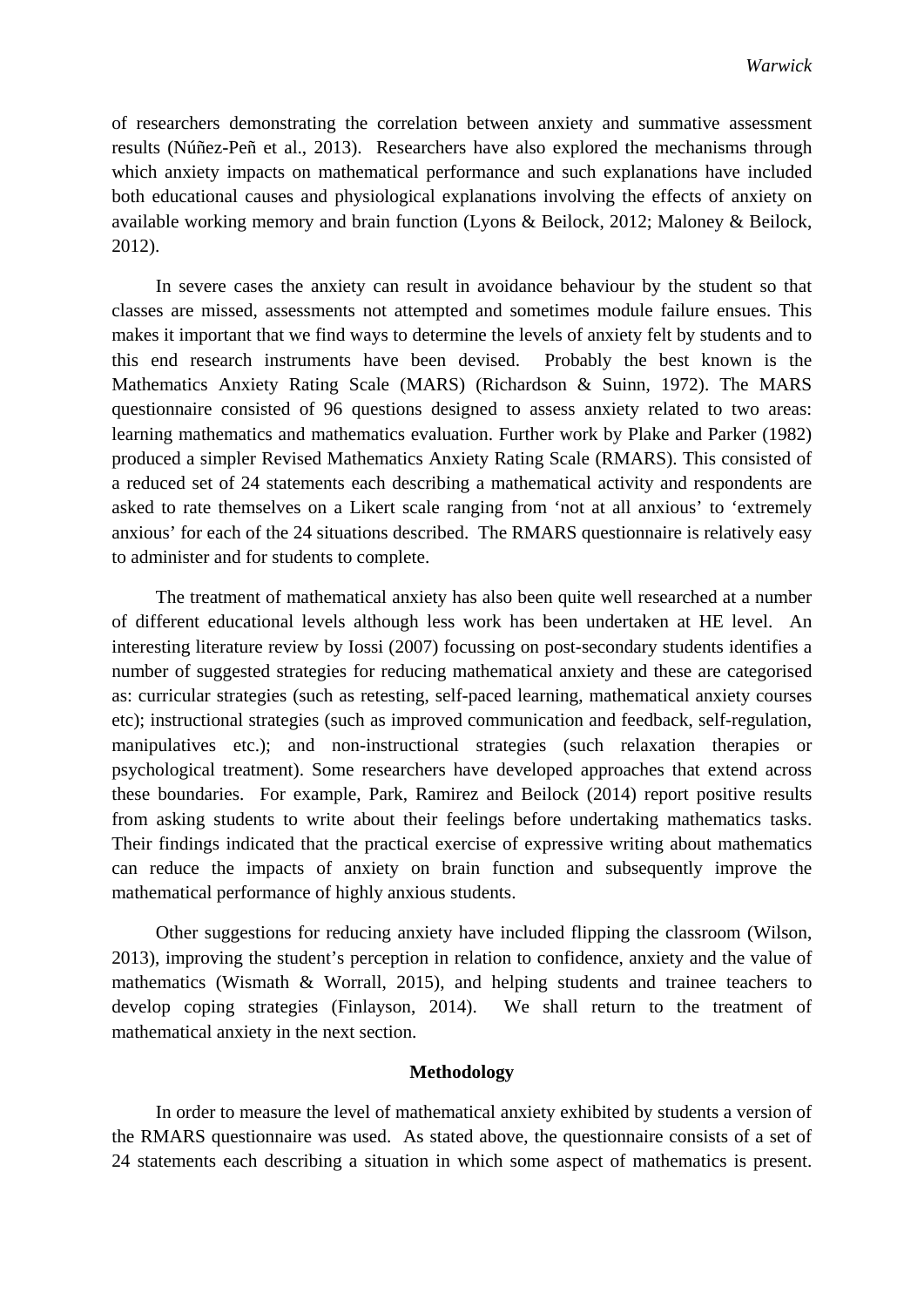These statements include quite passive activities such as 'listening to a mathematics lecture' to more active situations such as 'solving a mathematics problem'. The statements encompass both lectures, work outside the classroom and assessment activities.

For the purposes of this study the statements within the RMARS questionnaire were contextualised to the education experience of our students so that, for example, 'blackboard' was replaced with 'whiteboard' etc.

For each of the statements, students were asked to state how anxious they would feel in such a situation by using a Likert scale ranging from 1 (not at all anxious) to 5 (extremely anxious). An overall measure of student anxiety was obtained by simply adding the scores across all 24 questions giving a total anxiety score ranging from 24 (the lowest anxiety score possible) to 120 (the highest anxiety score possible).

Experience of teaching a variety of students within the HE sector has shown that the students most likely to experience and suffer from the effects of mathematical anxiety are those students who enter courses with the weakest prior qualifications. Even though these students all have a GCSE in mathematics through the UK education system (or an equivalent qualification from another system) their previous experiences with mathematics can be very varied and these students would tend to find places on Higher National Diploma (HND) courses or Foundation Degrees (FdA). Academically, both of these are broadly equivalent to the first two years of undergraduate study and, if successful, students would have the opportunity to progress to a full Batchelor's degree course. In this study, data collection was limited to students studying at the HND and FdA levels so as to capture the responses of students most likely to be maths anxious.

In addition, it was decided to compare responses from two courses in different academic schools, which had an emphasis on mathematics as a crucial enabling skill but which were not purely mathematically focussed. The HND in Computing and the FdA in Accounting were chosen as courses that matched these criteria and had sufficiently large numbers of students to allow a random sample to be drawn.

In this small study a sample of 53 HND Computing students were selected along with 40 FdA Accounting students. The RMARS questionnaire was administered to both groups of students during course induction and the results input into SPSS for analysis.

In this paper we compare the responses for the two groups by using binary logistic regression (see for example Anderson (1982)). This statistical procedure is a variant of linear regression in which the dependent variable is the student's course of study. The 24 items in the RMARS questionnaire were used as independent variables in the regression to assess the impact each had in differentiating between the courses i.e. whether each item was a significant predictor variable of the student's course of study. Whilst linear regression predicts values for a dependent variable measured on a continuous scale, binary logistic regression will use the independent variables to ascertain the probability with which to classify respondents as (in this case) either HND Computing or FdA Accounting. In our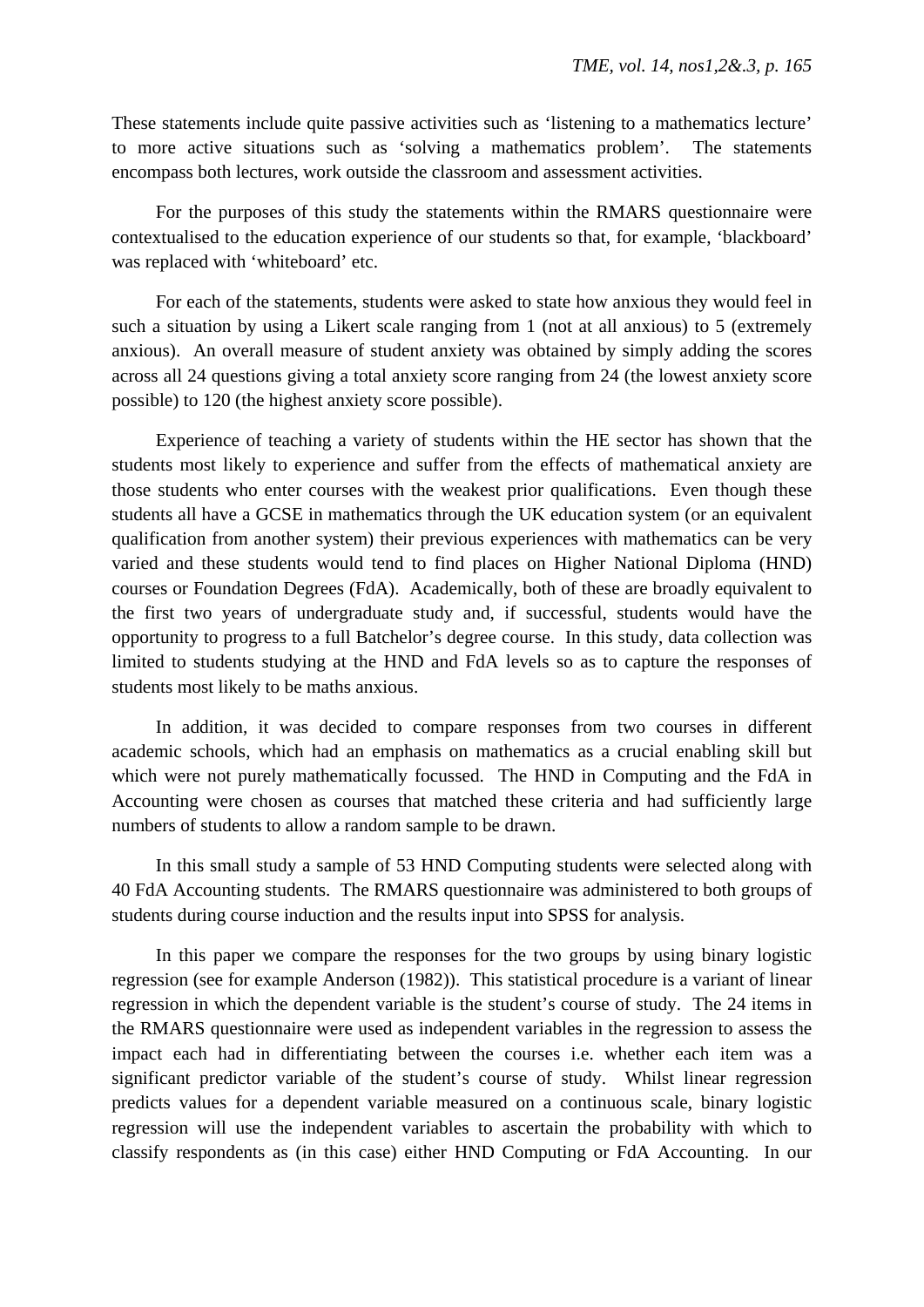case, probability values between 0 and 0.5 indicated that the respondent was an HND Computing student, with probabilities greater than 0.5 indicating an FdA Accounting student.

Regression coefficients are interpreted in terms of how the odds of classification will change as the values of the independent variable change. This will be illustrated in the next section.

#### **Results and Discussion**

The total anxiety score for students in each of the two groups is shown in the boxplot of Figure 1.



*Figure 1*. Distribution of total anxiety scores for each student group

Figure 1 shows that the median total anxiety score for students on the FdA Accounting course is considerably lower than the median for HND Computing students. It also seems clear that the interquartile range for the FdA students is less than that for HND students. Comparing these two distributions using the Mann-Whitney U test leads to rejection of the null hypothesis ( $p = 0.001$ ) that the distribution of Total Anxiety is the same across courses.

It would seem therefore that the HND Computing students are exhibiting, on average, greater levels of mathematical anxiety than the FdA Accounting students and that there is also a greater variation in their anxiety scores. It would seem that the issues surround mathematical anxiety are likely to be more apparent among the HND Computing students than those students studying accounting. It is not immediately apparent why this should be the case. The mathematical entry criteria for both courses are the same, and exploration of the ethnicity and age profiles of the two groups show no significant differences.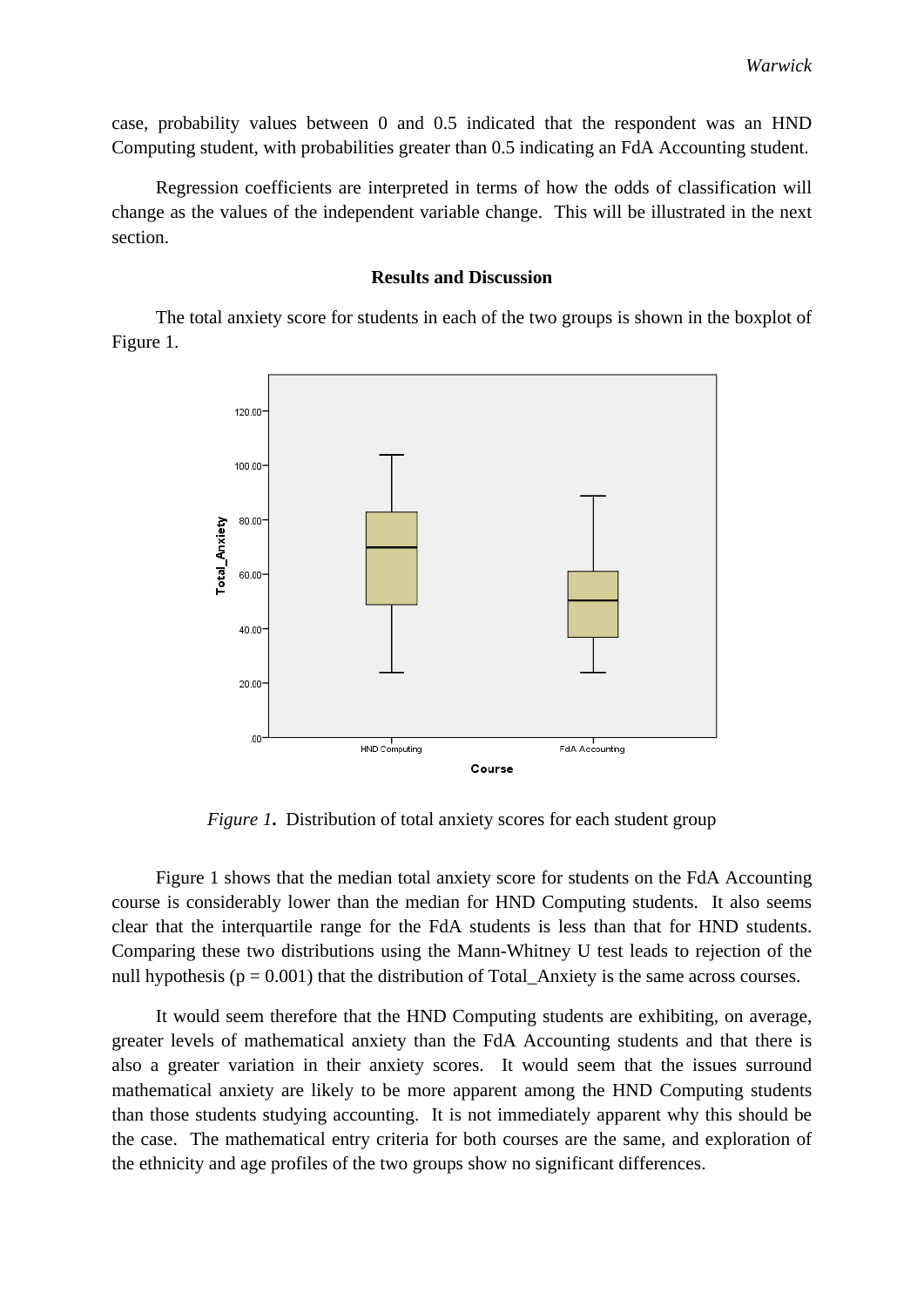Considering the RMARS items individually, calculating the average level of anxiety associated with each RMARS item and ranking the items for each group of students there was no significant difference in the ranking of the items by each student group indicating broad agreement as to which items were anxiety inducing and which were not.

In fact considering those RMARS items that have the largest average anxiety scores then the top 3 for both groups of students are the same (although in a different order):

- 1. Thinking about a mathematics test the day before;
- 2. Being given a surprise test in a mathematics class;
- 3. Waiting to get a mathematics phase test result in which you expected to do well.

These are related to summative assessment and confirm the results of other studies that mathematical assessment can be a stressful process for students (Sparfeldt et al., 2009). There was no such agreement however as to the items that were the least anxiety inducing.

In order then to try and distinguish which of the RMARS items are the best indicators of differences between the two groups a binary logistic regression was undertaken with the student's course as the qualitative dependent variable (only two courses were considered hence 'binary' logistic regression). Key findings from this regression are shown in Table 1.

*Table 1***.** Key results from binary logistic regression

#### **Omnibus Tests of Model Coefficients**

|                                 |  | Chi-square df |    | Sig. |  |
|---------------------------------|--|---------------|----|------|--|
| Step 1 Step                     |  | 48.649        | 24 | .002 |  |
|                                 |  | Block 48.649  | 24 | .002 |  |
|                                 |  | Model 48.649  | 24 | .002 |  |
| <b>Hosmer and Lemeshow Test</b> |  |               |    |      |  |
|                                 |  | Chi-square df |    | Sig. |  |
|                                 |  | 10.363        | 8  |      |  |

#### **Model Summary**

| Cox & Snell R Nagelkerke R<br>Square | Square |
|--------------------------------------|--------|
| .407                                 | .547   |

Broadly speaking the omnibus test of model coefficients illustrates that the inclusion of the independent regression variables makes a significant improvement in the explained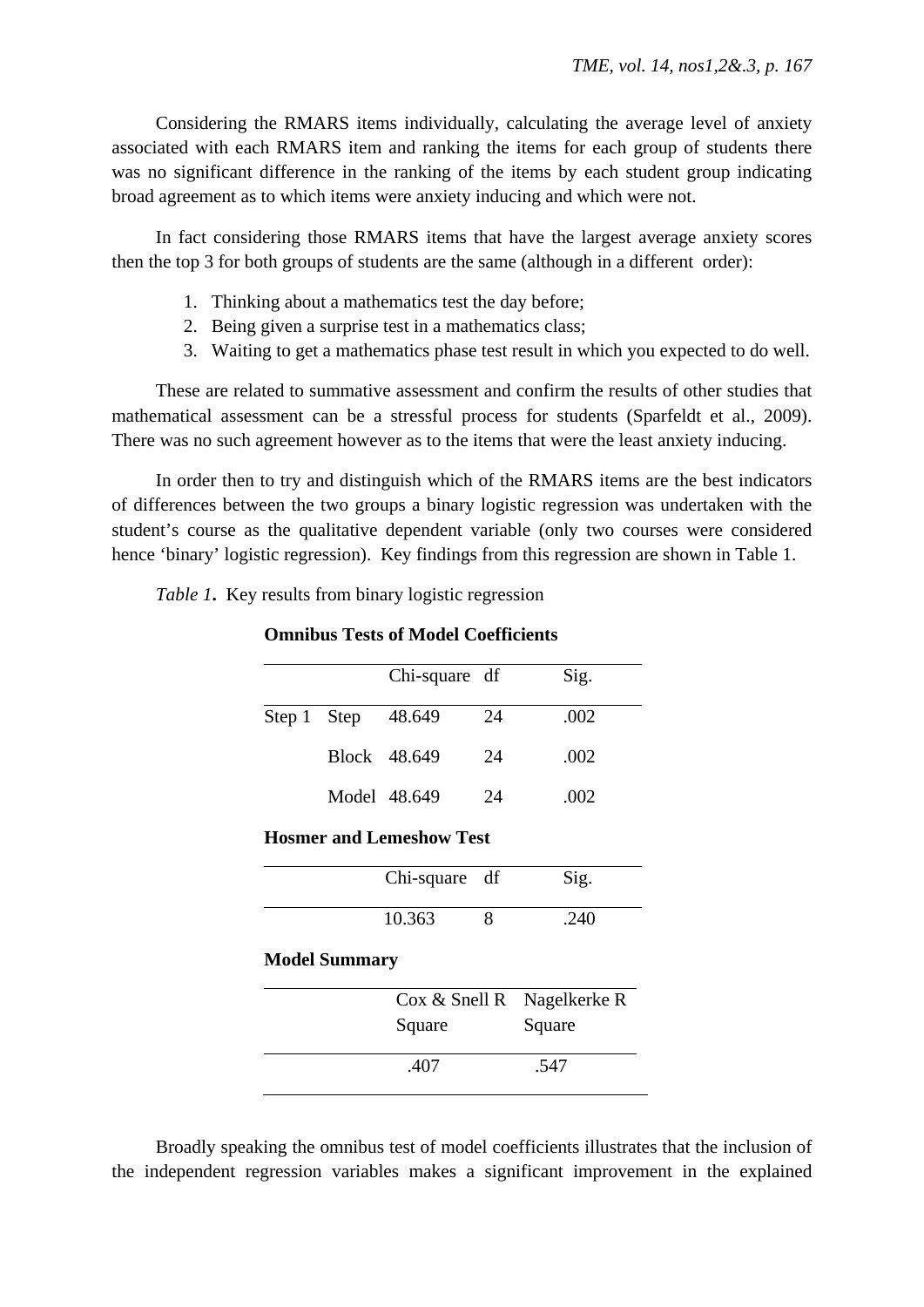variation in the dependent variable ( $p = 0.002$ ), the Nagelkerke R Square value (analogous to  $R<sup>2</sup>$  in linear regression analysis) indicates approximately 55% of the variation is explained by the regression, and the non-significant Hosmer and Lemeshow test confirms the null hypothesis that the model is a good enough fit for the data ( $p = 0.24$ ).

In the regression model, there are five terms that are statistically significant. These include the constant term and four items from the RMARS questionnaire and are shown in Table 2.

*Table 2***.** Statistically significant independent variables

|                                  | B        | S.E.  | Wald  | Sig. | Exp(B) |
|----------------------------------|----------|-------|-------|------|--------|
| RMARS item1                      |          |       |       |      |        |
| Watching a teacher solve an      |          | .484  | 4.191 |      |        |
| equation using algebra on the    | $-0.992$ |       |       | .041 | .371   |
| whiteboard                       |          |       |       |      |        |
| <b>RMARS</b> item 3              |          |       |       |      |        |
| Being given a homework           |          |       |       |      |        |
| assignment of difficult problems | -.767    | .396  | 3.761 | .049 | .464   |
| to be handed in at the lecture   |          |       |       |      |        |
| next week                        |          |       |       |      |        |
| RMARS item 14                    |          |       |       |      |        |
| Taking an exam in the            | 1.565    | .582  | 7.229 | .007 | 4.785  |
| mathematics module               |          |       |       |      |        |
| <b>RMARS</b> item 20             |          |       |       |      |        |
| Being given a surprise test in a | 1.349    | .617  | 4.771 | .029 | 3.853  |
| mathematics class                |          |       |       |      |        |
| Constant                         | 3.419    | 1.111 | 9.466 | .002 | 30.526 |

The predictive accuracy of the regression model is shown in Table 3.

*Table 3.*Accuracy of regression predictions

|                           |                   | <b>Predicted Course</b> |                   |      |  |
|---------------------------|-------------------|-------------------------|-------------------|------|--|
|                           |                   | <b>HND</b><br>Computing | FdA<br>Accounting | %    |  |
| Observed                  | <b>HND</b>        |                         |                   |      |  |
| Course                    | Computing         | 44                      | 9                 | 83.0 |  |
|                           | FdA<br>Accounting | 8                       | 32                | 80.0 |  |
| <b>Overall Percentage</b> |                   |                         |                   | 81.7 |  |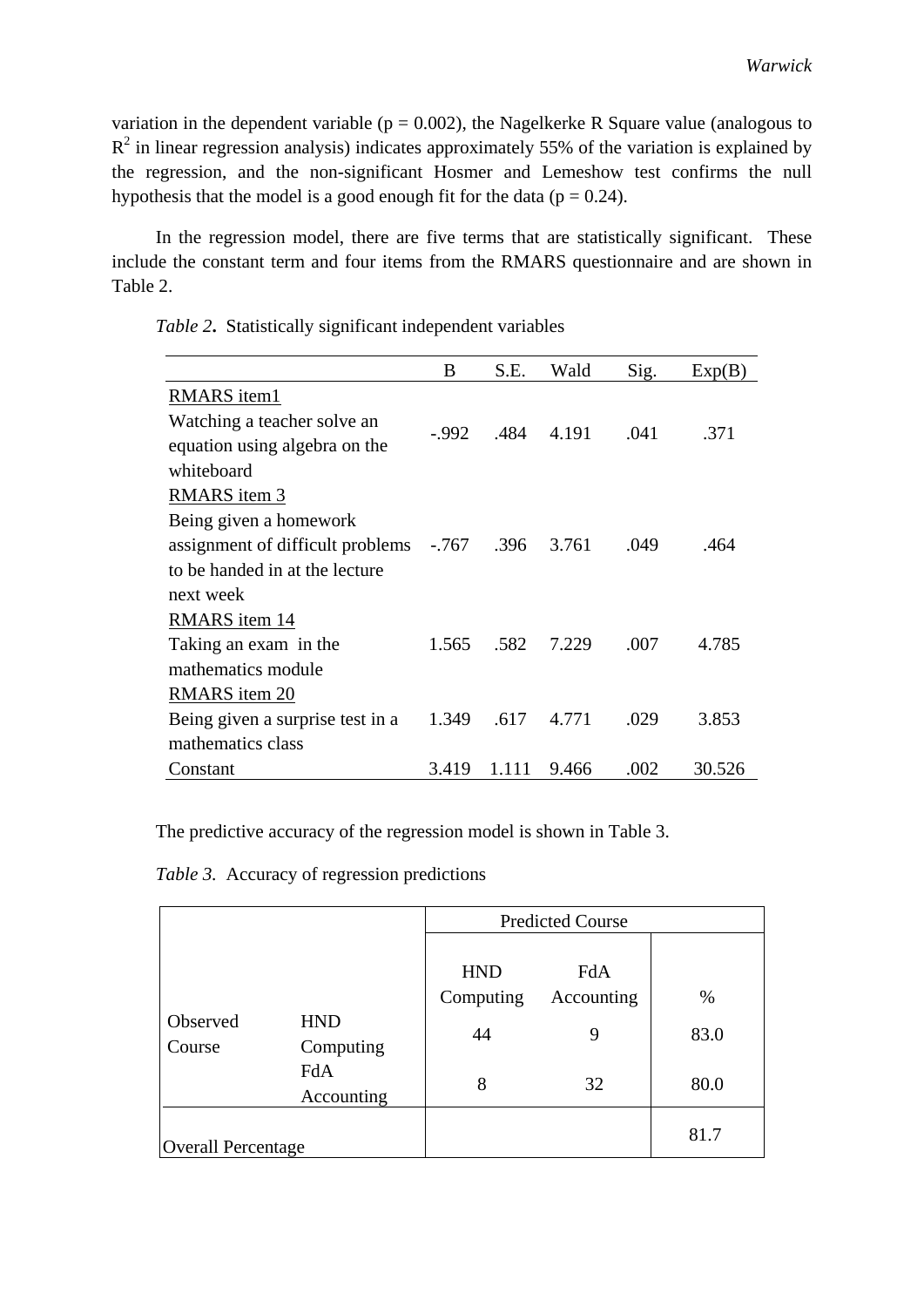The model is able to correctly categorise 83% of HND Computing students and 80% of FdA Accounting students giving an overall predictive accuracy of 81.7%.

Looking at Table 2 in a little more detail it is possible to unpick some of the logistic regression results in order to relate these findings to our student groups.

Firstly, the sign of the regression coefficient (shown in the column headed B) is an indication of the effect that that RMARS item has. For example, RMARS questionnaire item 1 was the statement 'Watching a teacher solve an equation using algebra on the whiteboard' and it has a negative coefficient. This would indicate that increasing the response value for this item (i.e. that as the student finds this situation more anxiety inducing) reduces the probability that this student is an FdA Accounting student. A similar effect is noted with item 3 'Being given a homework assignment of difficult problems to be handed in at the lecture next week'. However for item 14 'Taking an exam in the mathematics module' and item 20 'Being given a surprise test in a mathematics class' the regression coefficient is positive so that greater anxiety induced with these situations increases the probability that the student is an FdA Accounting student.

Secondly, we can use Table 2 to estimate the magnitude of these effects. The number shown in the final column in the table (headed Exp(B)) has a particular interpretation. It shows the proportional change in the odds of a student being and FdA Accounting student. Thus if a student's response on the Likert scale for item 1 increases by one point, then the odds that the student is an FdA Accounting student are reduced by about one third. In contrast, a single point increase in the Likert response for item 14 will increase the odds that the student is an FdA Accounting student nearly five-fold. A word of caution is required here. These results are, like most regression results, somewhat indicative as correlations between the independent variables can lead to complications in the interpretation of regression results (such as confounding effects) so we are treating these results as indicative only. We also need to be aware that the sample sizes are small.

We can draw a number of conclusions from Table 2.

The four statistically significant independent variables identified from the logistic regression relate to active assessment processes (items 3, 14 and 20) and to the more passive activity of watching a lecture (item 1). While it would be no surprise to learn that assessment activities are considered to be anxiety inducing, what is somewhat surprising was that responses to assessment items were not uniform across both groups of students and in fact can be used to differentiate one group from the other.

Enhanced levels of anxiety in two of the items that relate specifically to in-class assessment (items 14 and 20) are indicative of FdA Accounting students. On the other hand enhanced anxiety in items 1 and 3 which relate to classroom engagement and doing mathematics homework are indicative of HND Computing students.

While it is true that both groups of students identified summative assessment activities as the most anxiety inducing, there are other RMARS items that indicate differences between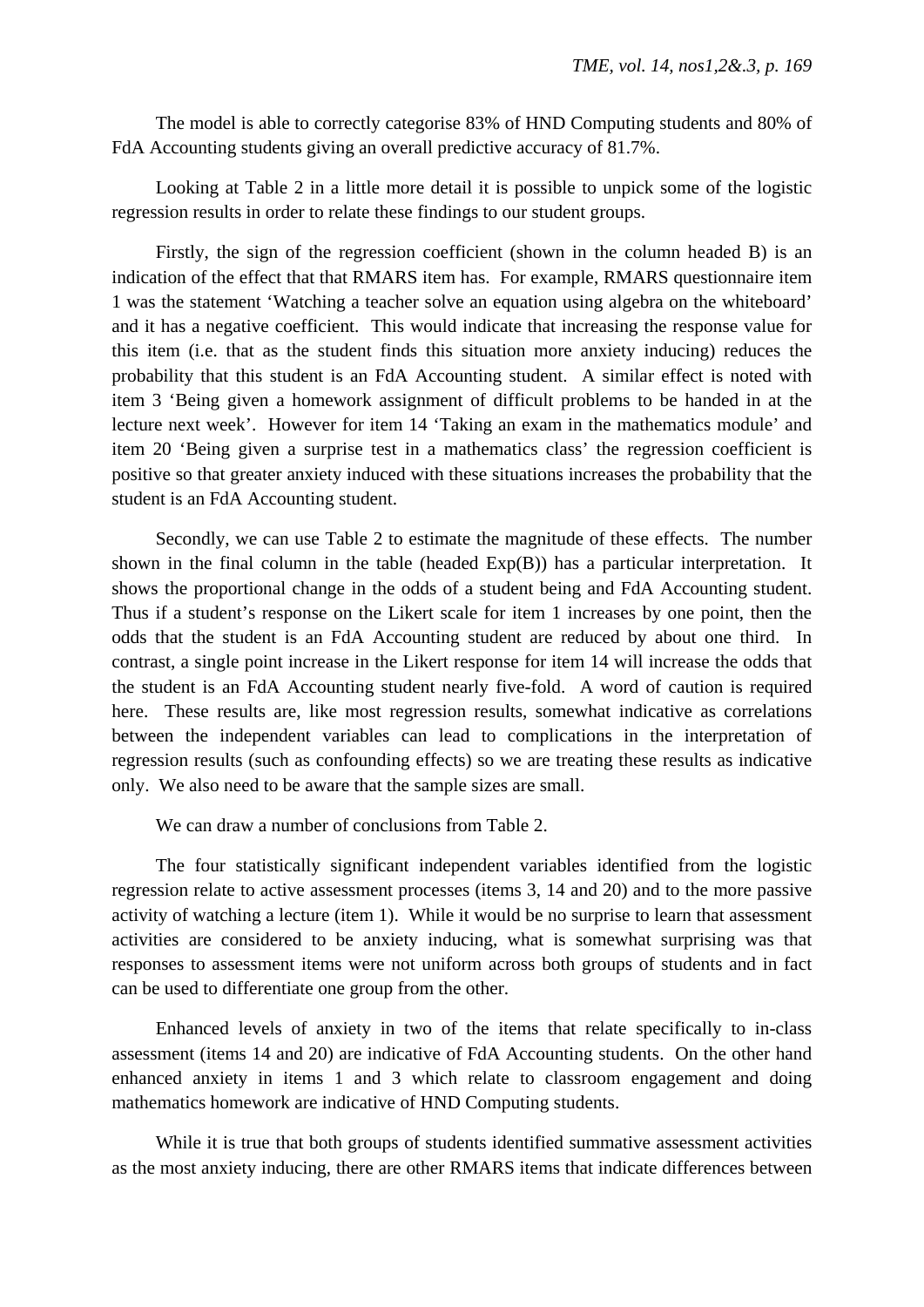the groups. Thus while there are common anxiety causes that can be worked on to try and alleviate some of the problems for all students there are also specific areas that can be addressed for particular groups of students. This has not been widely addressed in the literature and is worthy of further consideration.

As a consequence of these findings there are some indications as to how we might address issues of mathematical anxiety in our students although further research would be necessary as this is only a preliminary study. These suggestions encompass all three general categories identified by Iossi (2007).

Among the students in this study there was clearly an issue with the extent to which assessment generates anxiety. It has been observed (Kazelskis et al, 2000) that it is sometimes difficult to distinguish between mathematical anxiety and more general test anxiety and the RMARS instrument does not distinguish between these two constructs. However the fact that anxiety is generated by summative assessment processes means that there is still an issue here to address with students. Recommendations for dealing with this type of issue primarily revolve around relaxation techniques that can be taught to students. Other suggestions relate to how learning and assessment is structured (Embse & Hasson, 2012). Some anxieties can be reduced by allowing students to undertake group assessments, or to structure assessment in smaller chunks so that the consequences of poor performance in any one element of assessment are reduced from the student's perspective. Such processes where students can accrue assessment marks over a period of time are less stressful than high stakes exams or larger pieces of work (Núñez-Peña et al., 2012). The way teachers prepare students for an assessment is also important and assessment can be categorised as an opportunity to demonstrate what students can do rather than a hurdle that must be cleared to avoid failure. Other researchers recommend the development of study skills and examination technique as ways of giving students the tools in their armoury to demonstrate their mathematical knowledge without having to worry so much about the means of demonstration (Matzin et al., 2013).

While these types of remedy will be beneficial in reducing test anxiety for both cohorts of students in this study (and particularly as this was a distinguishing element for FdA students) the HND students were identified by anxiety relating to classroom experience and by unsupervised homework problems. These two items are related to the classroom climate and to how learning is structured for students outside the classroom. Here it is encouraged that students must be in an environment where it is acceptable to make mistakes and that making mathematical errors are not a sign of weakness but a source of information for the teacher. Similarly asking questions is a key part of the learning process. Furner and Gonzalez De-Hass (2011) recommend that '… the classroom should be perceived as a community of learners where students treat one another with respect and engage in constructive relationships that promote student motivation and ability to engage in the academic work of the classroom.' (p.237). A similar suggestion is made by Núñez-Peña et al. (2013) who advocate the use of small group assignments and incremental learning in the classroom so that students can generate supportive relationships where the consequences of errors (which will inevitably be made by students) are reduced in the mind of the student.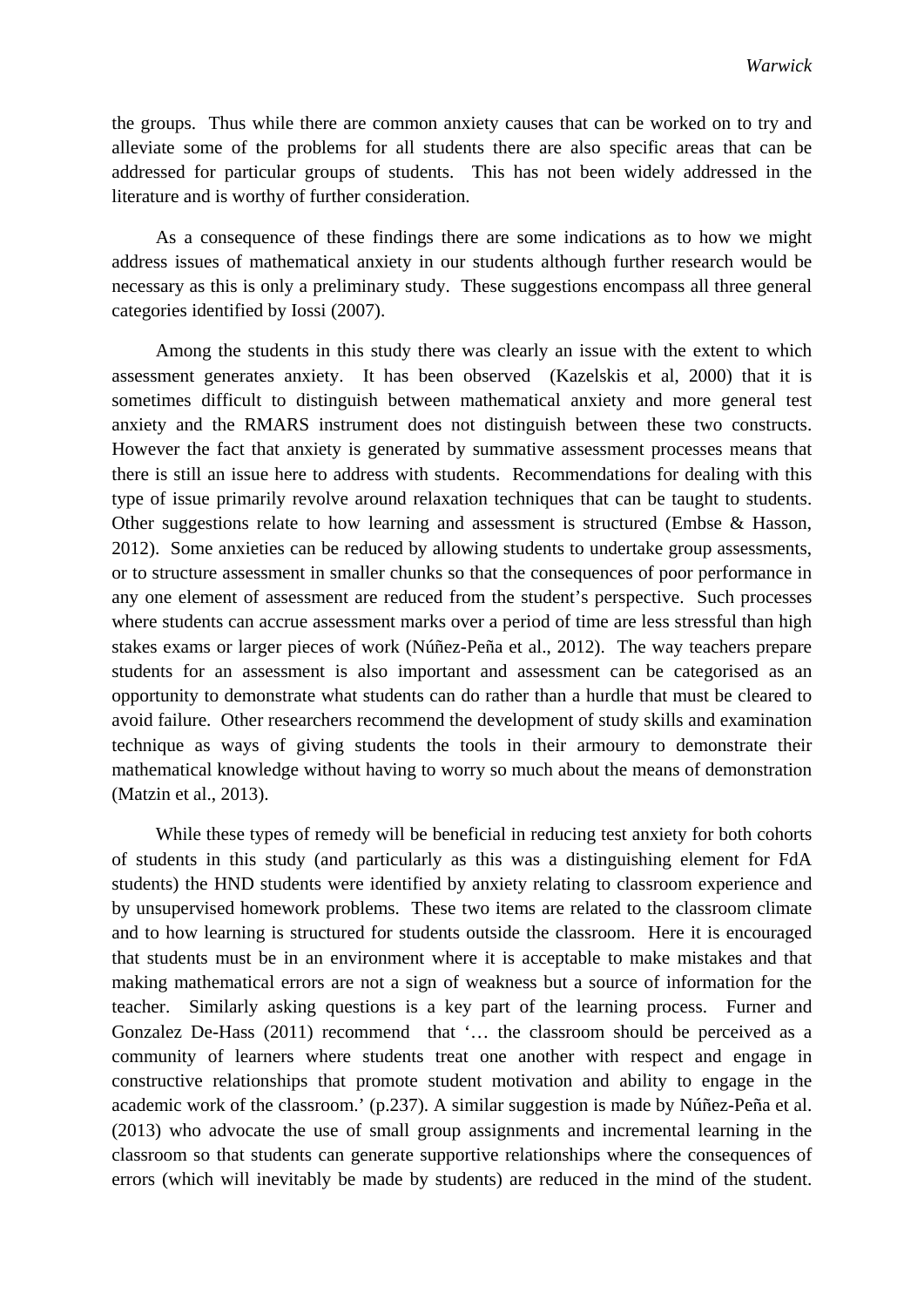Both of these collegiate ways of working have further application outside the classroom and if the community of learners concept can be maintained outside the classroom too (the teacher can do much to foster this in the way that private study time is organised and tasks set) then the idea of mathematical homework being a solitary process where progress stops as soon as a difficulty is encountered is dispelled.

It has also been observed that mathematical anxiety often has its roots in the teacher of mathematics i.e. that the anxiety can be transferred from teacher to pupil or the teaching can just be of a poor standard. The implication here is that it is key for teaching staff to be appropriately chosen for their mathematical knowledge and classroom craft.

#### **Conclusion**

This paper has explored the idea that students studying different subject specialisms but who may have to take common underpinning mathematics modules may have quite different levels of mathematics anxiety and sources of mathematical anxiety. In this small study, two cohorts of students were found to have quite different levels of mathematical anxiety and the factors that differentiated the groups in terms of sources of anxiety were assessment processes, classroom working and unsupervised working. Although a much larger study would be needed to confirm these findings across a wider selection of academic subjects, there seems to be an indication that teachers need to be tailoring their learning, teaching and assessment strategies to address the particular sources of anxiety for the individual cohorts in their class. In this sense a one-size-fits-all approach to mathematical anxiety may not be appropriate and we should be looking at the characteristics of the student cohorts to be better understand their learning needs.

#### **Funding**

This research received no specific grant from any funding agency in the public, commercial, or not-for-profit sectors.

#### References

- Anderson, J. A. (1982). *Logistic regression. Handbook of Statistics*. New York: North-Holland, 169-191.
- Bai, H., Pan, W., Hirumi, A. & Kebritchi, M. (2012). Assessing the effectiveness of a 3 -D instructional game on improving mathematics achievement and motivation of middle school students. *British Journal of Educational Technology*, 43(6), 993-1003.
- Brian, K. (2012). Maths anxiety: *The numbers are mounting*. The Guardian Newspaper, 30 April.
- Chipman, S. F., Krantz, D. H., & Silver, R. (1992). Mathematics anxiety and science careers among able college women, *Psychological Science*, 3, 292–295.
- Embse, N. V. D., & Hasson, R. (2012). Test anxiety and high-stakes test performance between school settings: implications for educators. *Preventing School Failure: Alternative Education for Children and Youth*, 56(3), 180-187.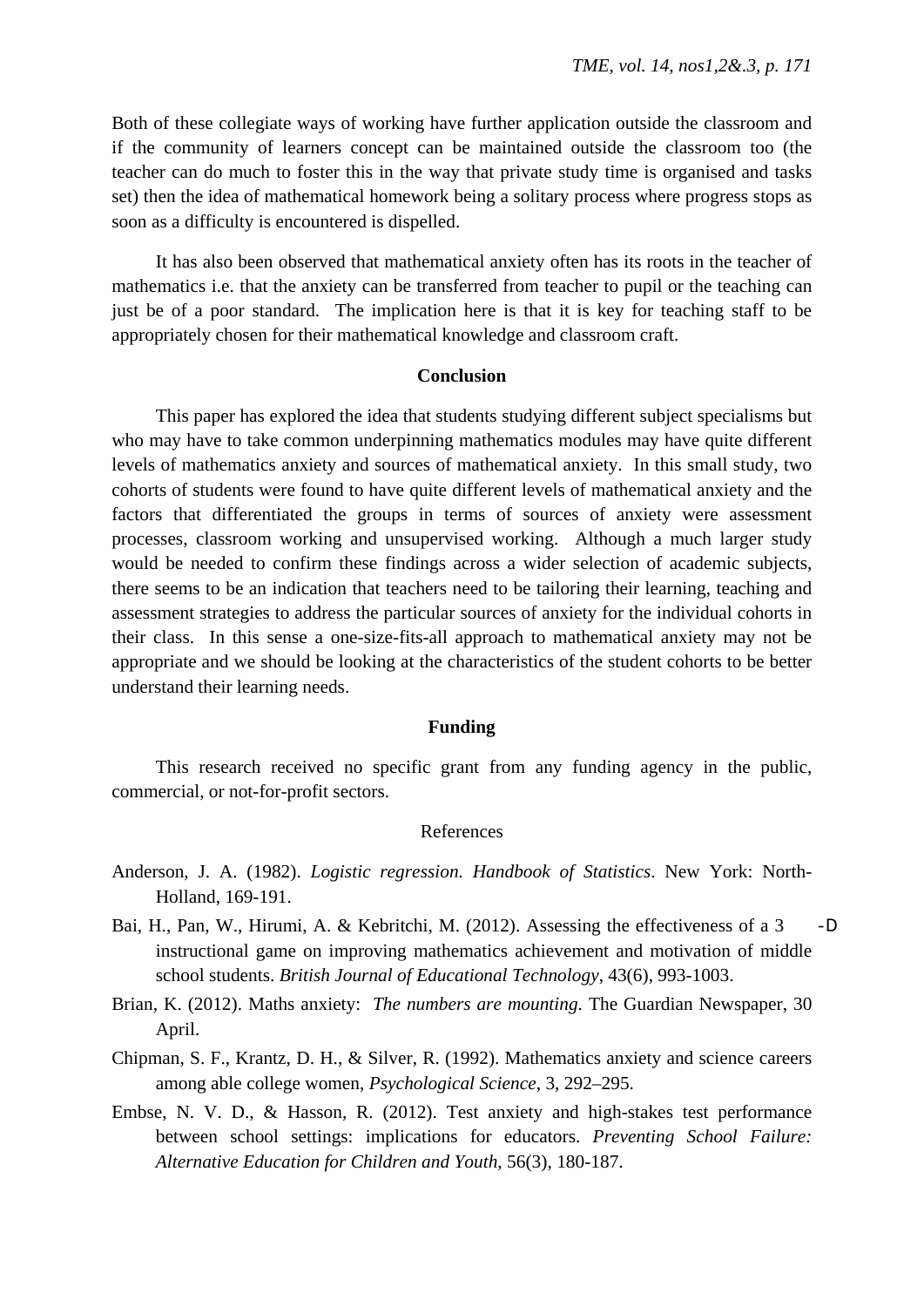- Finn, J. D., & Zimmer, K. S. (2012). Student engagement: What is it? Why does it matter? In: *Handbook of Research on Student Engagement*, US: Springer, 97-131.
- Finlayson, M. (2014). Addressing math anxiety in the classroom. *Improving Schools*, 17(1), 99-115.
- Furner, J. J., & Gonzalez-DeHass, A. (2011). How do students' mastery and performance goals relate to math anxiety? *Eurasia Journal of Mathematics, Science, & Technology Education*, 7(4), 167-182.
- Iossi, L., (2007). Strategies for reducing math anxiety in post-secondary students. In *Proceedings of the Sixth Annual College of Education Research Conference: Urban and International Education Section* (ed S.M. Nielsen and M.S. Plakhotnik), Miami, Florida, 30-35.
- Jansen, B. R., Louwerse, J., Straatemeier, M., Van der Ven, S. H., Klinkenberg, S., & Van der Maas, H. L. (2013). The influence of experiencing success in math on math anxiety, perceived math competence, and math performance. *Learning and Individual Differences*, 24, 190-197.
- Kahu, E. R. (2013). Framing student engagement in higher education. *Studies in Higher Education*, 38(5), 758-773.
- Kazelskis, R., Reeves, C., Kersh, M. E., Bailey, G., Cole, K., Larmon, M., Hall, L., & Holliday, D. C. (2000). Mathematics anxiety and test anxiety: Separate constructs? *The Journal of Experimental Education*, 68(2), 137-146.
- Lyons, I. M., & Beilock, S. L. (2012). Mathematics anxiety: Separating the math from the anxiety. *Cereb. Cortex*, 22(9), 2102-2110.
- Maloney, E. A. & Beilock, S. L. (2012). Math anxiety: Who has it, why it develops, and how to guard against it. *Trends in Cognitive Sciences*, 16(8), 404-406.
- Maloney, E. A., Schaeffer, M. W. & Beilock, S. L. (2013). Mathematics anxiety and stereotype threat: shared mechanisms, negative consequences and promising interventions. *Research in Mathematics Education*, 15(2), 115-128.
- Matzin, R., Shahrill, M., Mahalle, S., Hamid, M. H. S., & Mundia, L. (2013). A comparison of learning styles and study strategies scores of Brunei secondary school students by test anxiety, success attributions, and failure attributions: Implications for teaching atrisk and vulnerable students. *Review of European Studies*, 5(5), 119.
- McMullan, M., Jones, R., & Lea, S. (2012). Math anxiety, self-efficacy, and ability in British undergraduate nursing students. *Res. Nurs. Health*, 35, 178–186.
- Núñez-Peña, M. I., Suárez-Pellicioni, M., & Bono, R. (2013). Effects of math anxiety on student success in higher education. *International Journal of Educational Research*, 58, 36-43.
- Park, D., Ramirez, G., & Beilock, S. L. (2014). The role of expressive writing in math anxiety. *Journal of Experimental Psychology: Applied*, 20(2), 103-111.
- Plake, B., & Parker, C. (1982). The development and validation of a revised version of the Mathematics Anxiety Rating Scale. *Education and Psychological Measurement*, 42(2), 551- 557.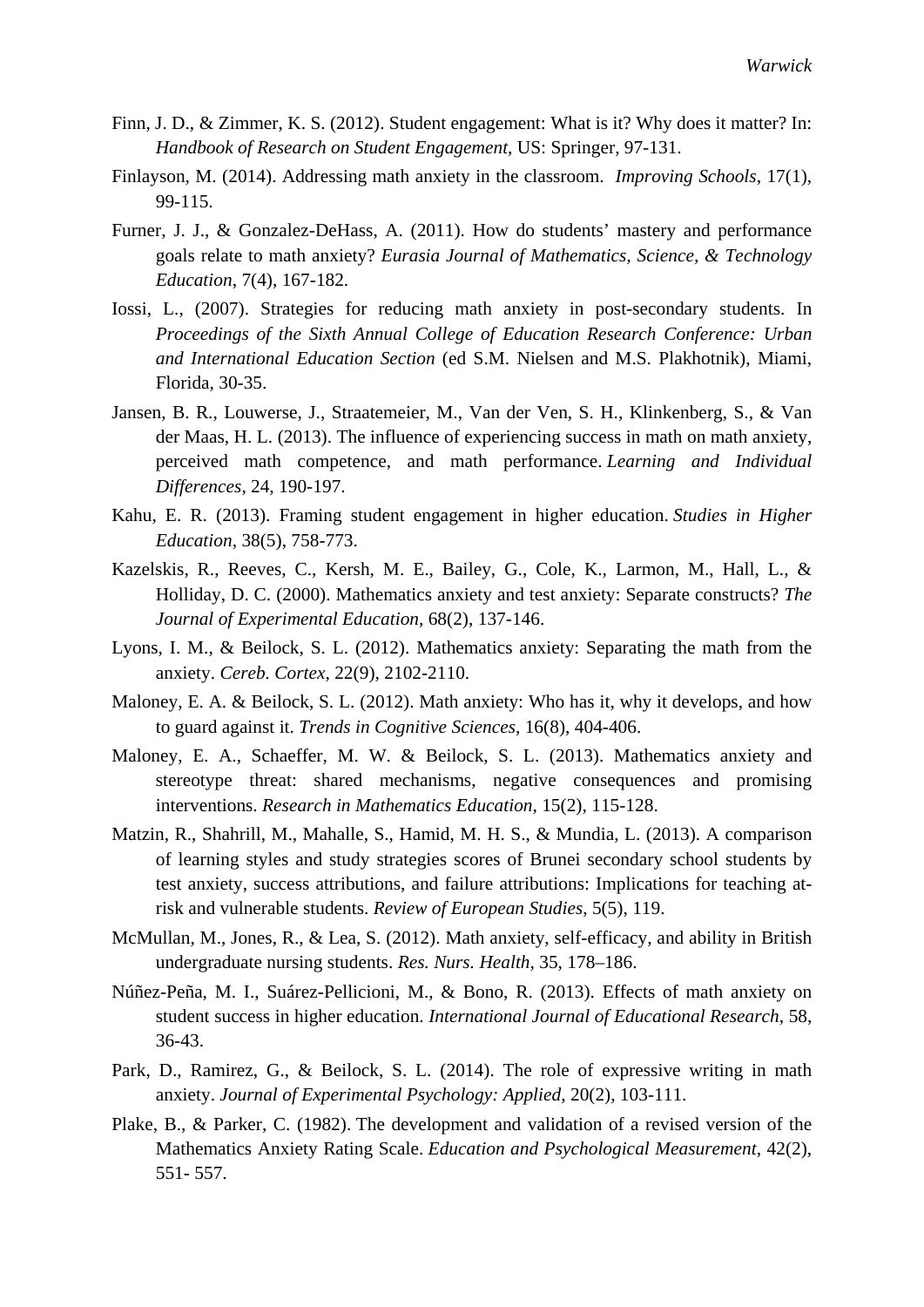- Richardson, F. C. & Suinn, R. M. (1972). The Mathematics Anxiety Rating Scale: Pschometric data, *Journal of Counselling Psychology*, 19(6), 551-554.
- Rubinsten, O., Bialik, N., & Solar, Y. (2012). Exploring the relationship between math anxiety and gender through implicit measurement. *Frontiers in Human Neuroscience*, 6, 279.
- Singer, J. M., & Stake, J. E. (1986). Mathematics and self-esteem: Implications for women's career choice. *Psychology of Women Quarterly*, 10(4), 339-352.
- Shapiro, J. R., & Williams, A. M. (2012). The role of stereotype threats in undermining girls' and women's performance and interest in STEM fields. *Sex Roles*, 66(3-4), 175-183.
- Sparfeldt, J. R., Rost, D. H., Baumeister, U. M., & Christ, O. (2013). Test anxiety in written and oral examinations. *Learning and Individual Differences*, 24, 198-203.
- Taylor, B. A., & Fraser, B. J. (2013). Relationships between learning environment and mathematics anxiety. *Learning Environments Research*, 16(2), 297-313.
- Warwick, J., & Howard, A. (2014). Strengthening student engagement with quantitative subjects in a Business Faculty. *e-Journal of Business Education & Scholarship of Teaching*, 8(1), 32-44.
- Watkins, J., & Mazur, E. (2013). Retaining students in science, technology, engineering, and mathematics (STEM) majors. *J Coll Sci Teach*, 42(5), 36-41.
- Wilson, S. G. (2013). The flipped class: A method to address the challenges of an undergraduate statistics course. *Teaching of Psychology*, 40(3), 193-199.
- Wismath, S. L., & Worrall, A. (2015). Improving university students' perception of mathematics and mathematics ability. *Numeracy*, 8(1) Article 9.